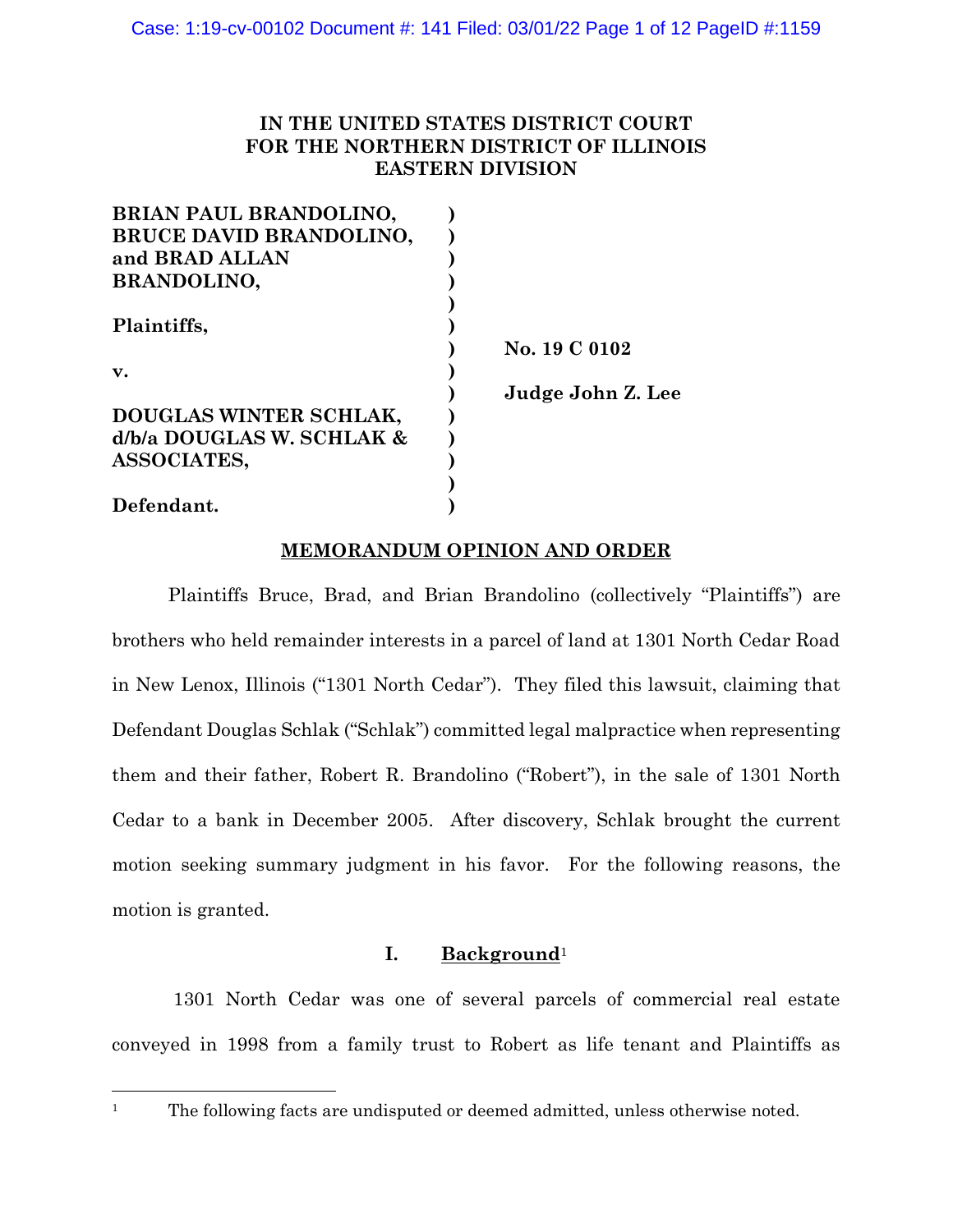#### Case: 1:19-cv-00102 Document #: 141 Filed: 03/01/22 Page 2 of 12 PageID #:1160

remainderpersons. Pls.' Statement of Additional Facts ("PSOAF") ¶ 9, ECF No. 135. Robert decided to sell the property in 2005 and informed the brothers that he had received an offer of \$1.8 million. Def.'s Statement of Facts ("DSOF") ¶ 22, ECF No. 117. Robert told them that if they would help him facilitate the transaction, he would give them each \$100,000. (According to the brothers, they understood the \$100,000 to be a "gift" from their father for their help with the transaction.). PSOAF ¶ 26.

Robert retained Schlak to assist him in the sale and prepare the closing documents. DSOF ¶ 6. As for the brothers, Schlak never spoke to them about the sale or advised them of their legal rights as holders of remainder interests, a term that Plaintiffs claim they did not understand at the time of the sale. PSOAF ¶ 6. In fact, none of the brothers had any contact with Schlak—or even knew his name or where to find him—until much later in 2016, when Schlak assisted the family with an unrelated matter. DSOF ¶ 55; PSOAF ¶ 20.

At Robert's behest, however, Schlak did prepare documents for the brothers to sign leading up Robert's sale of the property. These included warranty deeds, affidavits of title, and IRS Form 1099s. Schlak also drafted documents for them to sign granting Schlak power of attorney for the purpose of the sale. DSOF¶ 35; *see generally* DSOF, Grp. Ex. 5, Plaintiffs' Closing Documents, ECF No. 117-5.

On December 22, 2005, Robert met the brothers at a bank (without Schlak) with the documents. And the brothers executed the documents that conveyed their remainder interests in preparation for the sale. PSOAF ¶ 21.

2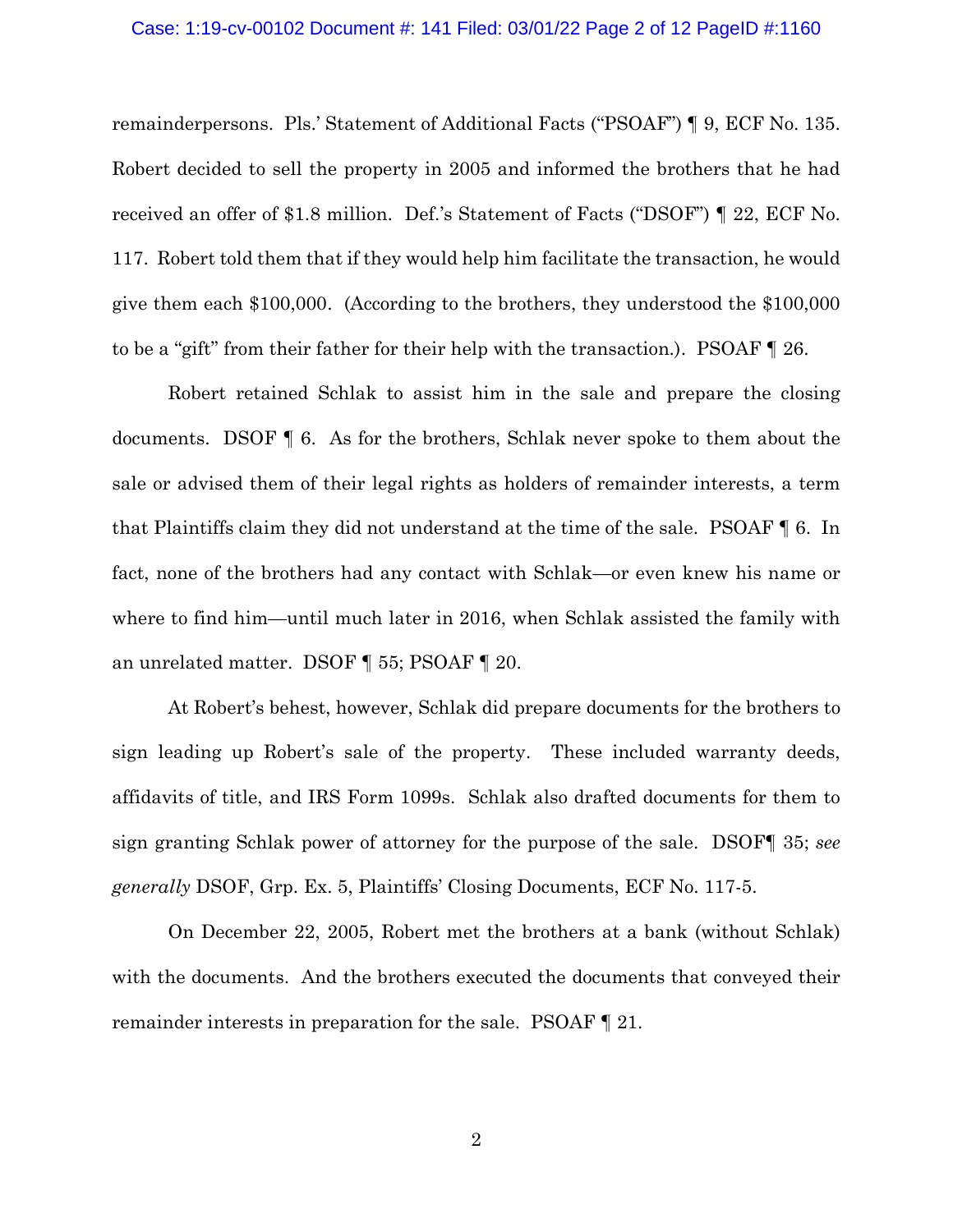#### Case: 1:19-cv-00102 Document #: 141 Filed: 03/01/22 Page 3 of 12 PageID #:1161

When the sale closed a week later on December 29, 2005, Schlak gave Robert three envelopes to give to the brothers; each contained a copy of the closing documents and a check for \$100,000. DSOF ¶ 46. Schlak also sent copies of the closing documents to Chicago Title and Trust Company. *Id.* ¶ 45. For whatever reason, the brother received the check from Robert, *id.* ¶ 49, but not copies of the closing documents. PSOAF ¶ 37.

Robert fell seriously ill in 2017 and passed away on September 24, 2017. PSOAF ¶ 31. In May 2017, Brian discovered at Robert's home the envelopes, addressed to the brothers, that Schlak had given to Robert after the closing on December 29, 2005. *Id.* ¶¶ 17; 31. After conferring with legal counsel, the brothers discovered that the documents they signed at the December 22, 2005, meeting with Robert had conveyed their remainder interests in 1301 North Cedar, and that the \$100,000 each had received from the sale proceeds was consideration for his respective conveyance. *See id.* ¶¶ 30; 33.

Believing that Robert and Schlak had deceived them into selling their remainder interests for less than fair value, the brothers filed this legal malpractice action against Schlak on January 9, 2019. DSOF ¶ 7. Schlak asserts that the lawsuit came too late and is barred by the Illinois statute of repose.

## **II. Legal Standard**

Summary judgment is appropriate where "the movant shows that there is no genuine dispute as to any material fact and the movant is entitled to judgment as a matter of law." Fed. R. Civ. P. 56(a). "Evidence offered at summary judgment must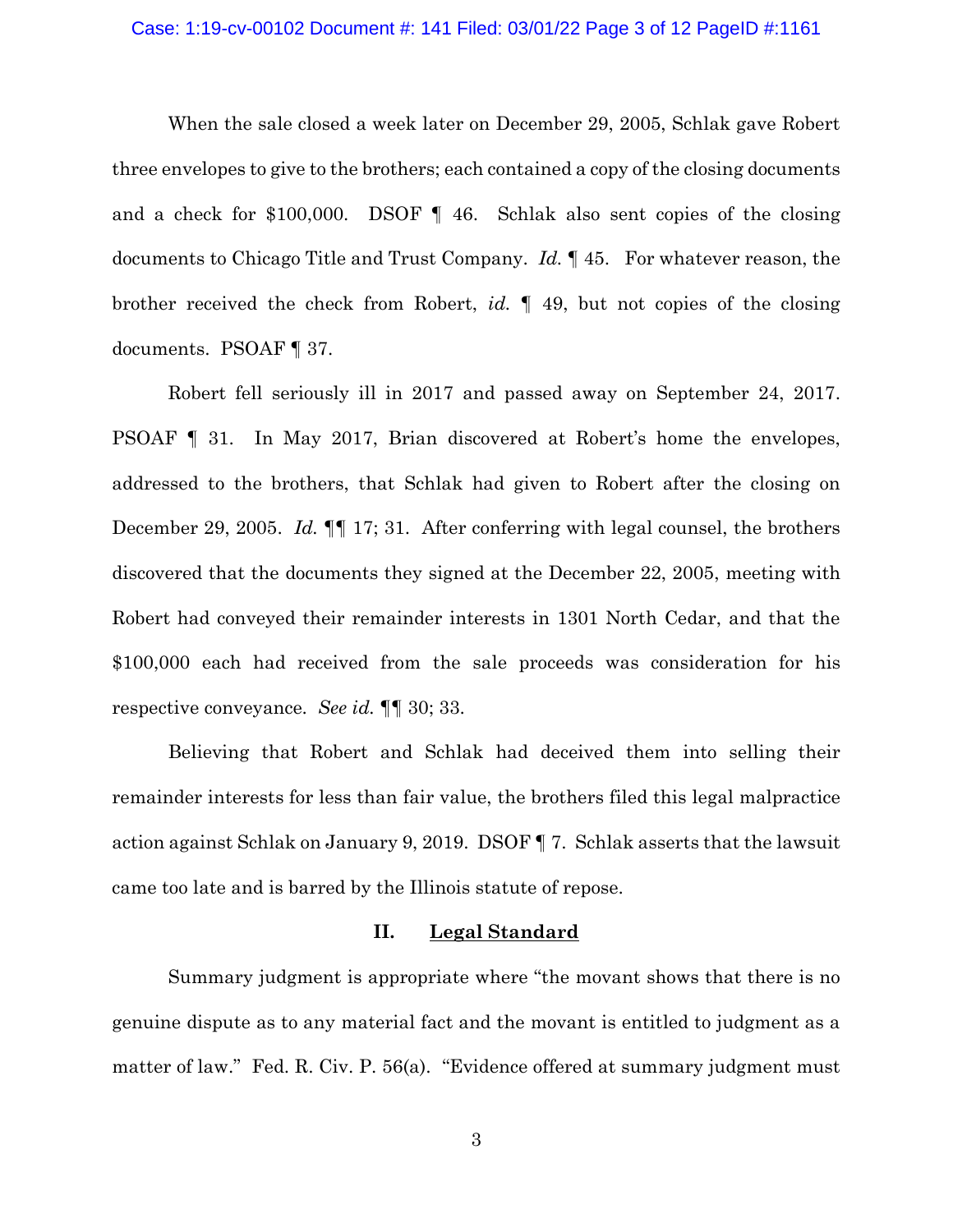#### Case: 1:19-cv-00102 Document #: 141 Filed: 03/01/22 Page 4 of 12 PageID #:1162

be admissible to the same extent as at trial, at least if the opposing party objects, except that testimony can be presented in the form of affidavits or transcripts of sworn testimony rather than in person." *Baines v. Walgreen Co.*, 863 F.3d 656, 662 (7th Cir. 2017). On cross motions for summary judgment, the court "view[s] the facts and draw[s] reasonable inferences in favor of 'the party against whom the motion at issue was made.'" *Woodring v. Jackson Cnty.*, 986 F.3d 979, 984 (7th Cir. 2021) (quoting *Tripp v. Scholz*, 872 F.3d 857, 862 (7th Cir. 2017)).

The moving party has the initial burden of demonstrating the absence of a genuine issue of material fact. *Celotex Corp. v. Catrett*, 477 U.S. 317, 323 (1986). The nonmoving party must then "come forward with specific facts showing that there is a genuine issue for trial." *LaRiviere v. Bd. of Trs. of S. Ill. Univ.*, 926 F.3d 356, 359 (7th Cir. 2019) (quoting *Spierer v. Rossman*, 798 F.3d 502, 507 (7th Cir. 2015)). To satisfy that ultimate burden, the nonmoving party must "do more than simply show that there is some metaphysical doubt as to the material facts," *Matsushita Elec. Indus. Co. v. Zenith Radio Corp.*, 475 U.S. 574, 586 (1986), and instead must "establish some genuine issue for trial such that a reasonable jury could return a verdict in her favor," *United States v. King-Vassel*, 728 F.3d 707, 711 (7th Cir. 2013) (cleaned up); *see also Anderson v. Liberty Lobby, Inc.*, 477 U.S. 242, 248 (1986) ("[S]ummary judgment will not lie . . . if the evidence is such that a reasonable jury could return a verdict for the nonmoving party.").

# **III. Analysis**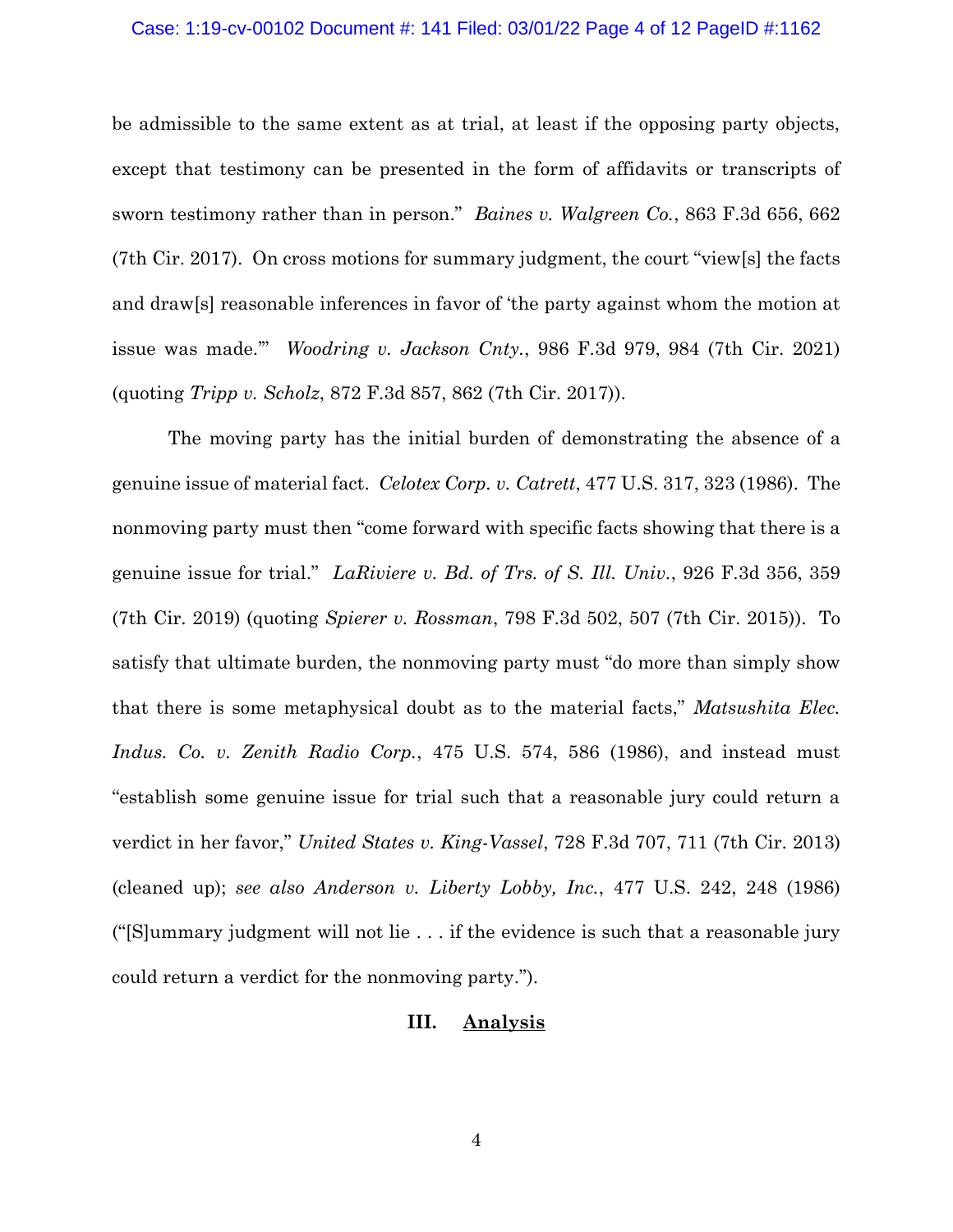#### Case: 1:19-cv-00102 Document #: 141 Filed: 03/01/22 Page 5 of 12 PageID #:1163

The Illinois statute of repose for legal malpractice actions provides that such actions "may not be commenced in any event more than 6 years after the date on which the act or omission [giving rise to the claim] occurred." 735 Ill. Comp. Stat. 13-214.3(b)-(c). That said, the statute of repose is tolled if the plaintiff can show by clear and convincing evidence that the defendant had fraudulently concealed the claim against him. 735 Ill. Comp. Stat. 13-215 (tolling the statute of repose "[i]f a person liable to an action fraudulently conceals the cause of such action from the knowledge of the person entitled thereto"); *see*, *e.g.*, *DeLuna v. Burciaga*, 857 N.E.2d 229, 250 (Ill. 2006).

The issue before the Court then is whether a reasonable jury could find that Schlak fraudulently concealed Plaintiffs' right to file a malpractice suit against him between the time of the alleged malpractice in December 2005 and Plaintiffs' discovery of the envelopes in Robert's house in May 2017. This can take the form of affirmative acts and representations by Schlak, or certain conditions in the absence of any such conduct. The Court will discuss each in turn.

### **A. Fraudulent Concealment Through Affirmative Acts**

To establish fraudulent concealment via affirmative conduct, the plaintiff must prove that the defendant committed "affirmative acts or representations calculated to lull or induce [the] claimant into delaying filing of his or her claim, or to prevent [the] claimant from discovering [the] claim." *Orlak v. Loyola Univ. Health Sys.*, 885 N.E.2d 999, 1009 (Ill. 2007). In other words, the plaintiff must show that (1) the defendant committed acts or made representations that he knew were false, (2) made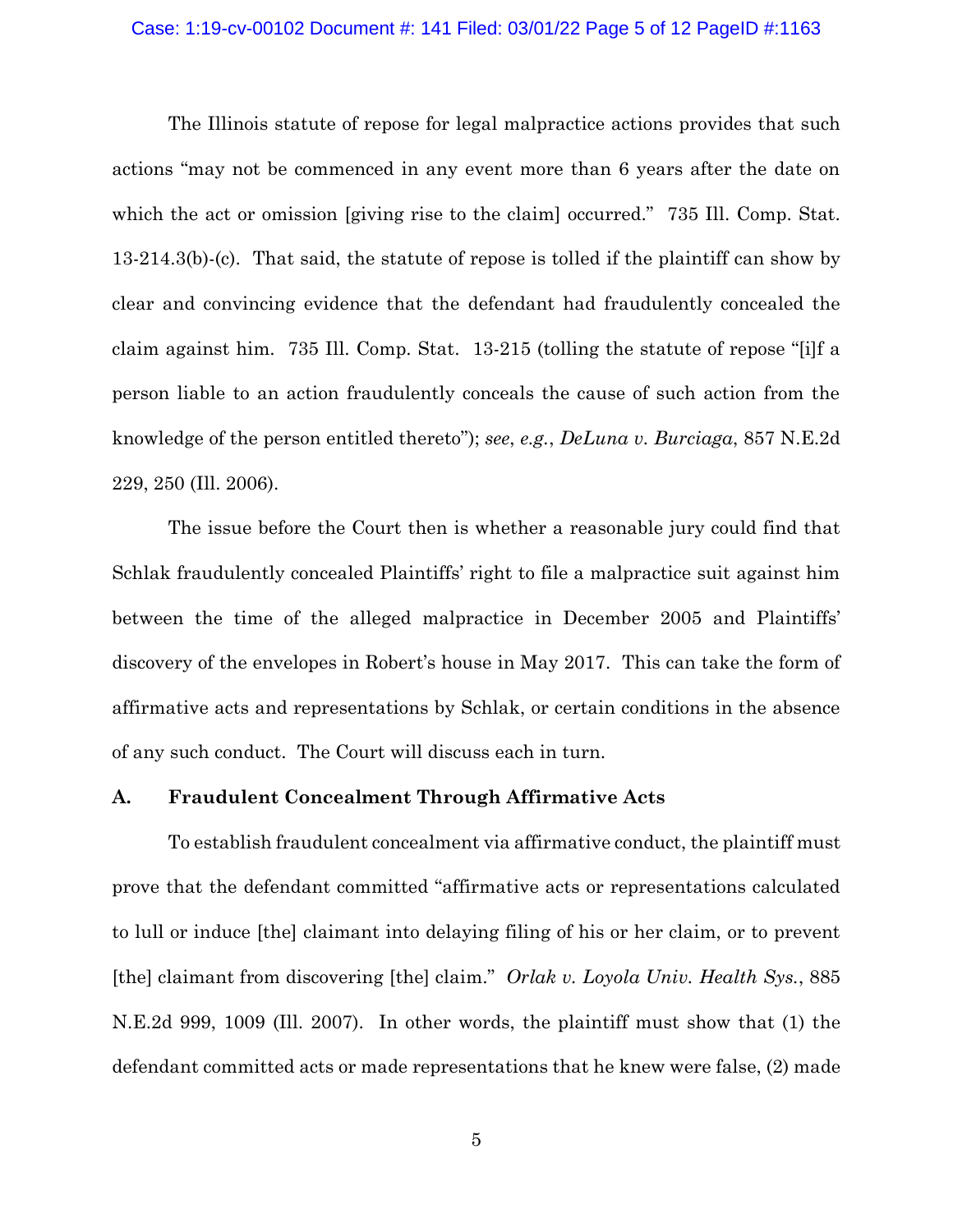#### Case: 1:19-cv-00102 Document #: 141 Filed: 03/01/22 Page 6 of 12 PageID #:1164

them with the intent to deceive the plaintiff, and (3) the plaintiff detrimentally relied on such acts or representations. *Id*.; *see Manning and Silverman, Ltd. v. H&R Block Tax Servs. LLC*, No. 20 C 2609, 2020 WL 628407, at \*3 (N.D. Ill. Oct. 27, 2020). Actively hiding evidence or promising not to plead the statute of limitations or repose satisfies this requirement. *See In re Honey Transshipping Litig.*, 87 F. Supp. 3d 855, 868 (N.D. Ill. 2015). But "mere silence" or failure to notify the plaintiff of their cause of action is insufficient. *Wasserstein v. Univ. of Chi.*, No. 17-cv-6567, 2018 WL 347543, at \*4 (N.D. Ill. July 19, 2018) (quoting *Martin v. Consultants & Adm'rs, Inc.*, 966 F.2d 1078, 1094 (7th Cir. 1992)).

Here, the record is devoid of any evidence that Schlak affirmatively acted to conceal his alleged malpractice surrounding the sale of 1301 North Cedar. Plaintiffs point to Schlak's failure to inform them of his longstanding attorney-client relationship with Robert and the meaning of "remainder interest." But such failures to inform do not satisfy the affirmative act requirement. *Compare Orlak*, 885 N.E.2d at 1009 (failure to notify plaintiff that she should be tested for hepatitis C when requesting an HIV test was not an affirmative act), *and Wasserstein*, 2018 WL 347543, at \*5 (plaintiff's claim that his employer "failed to give him sufficient details" about his retirement plan was not an affirmative act), *with In re Sulfuric Acid Antitrust Litig.*, 743 F. Supp. 2d 827, 855 (N.D. Ill. 2010) (allegations that defendants issued specific statements offering purportedly misleading, nonincriminating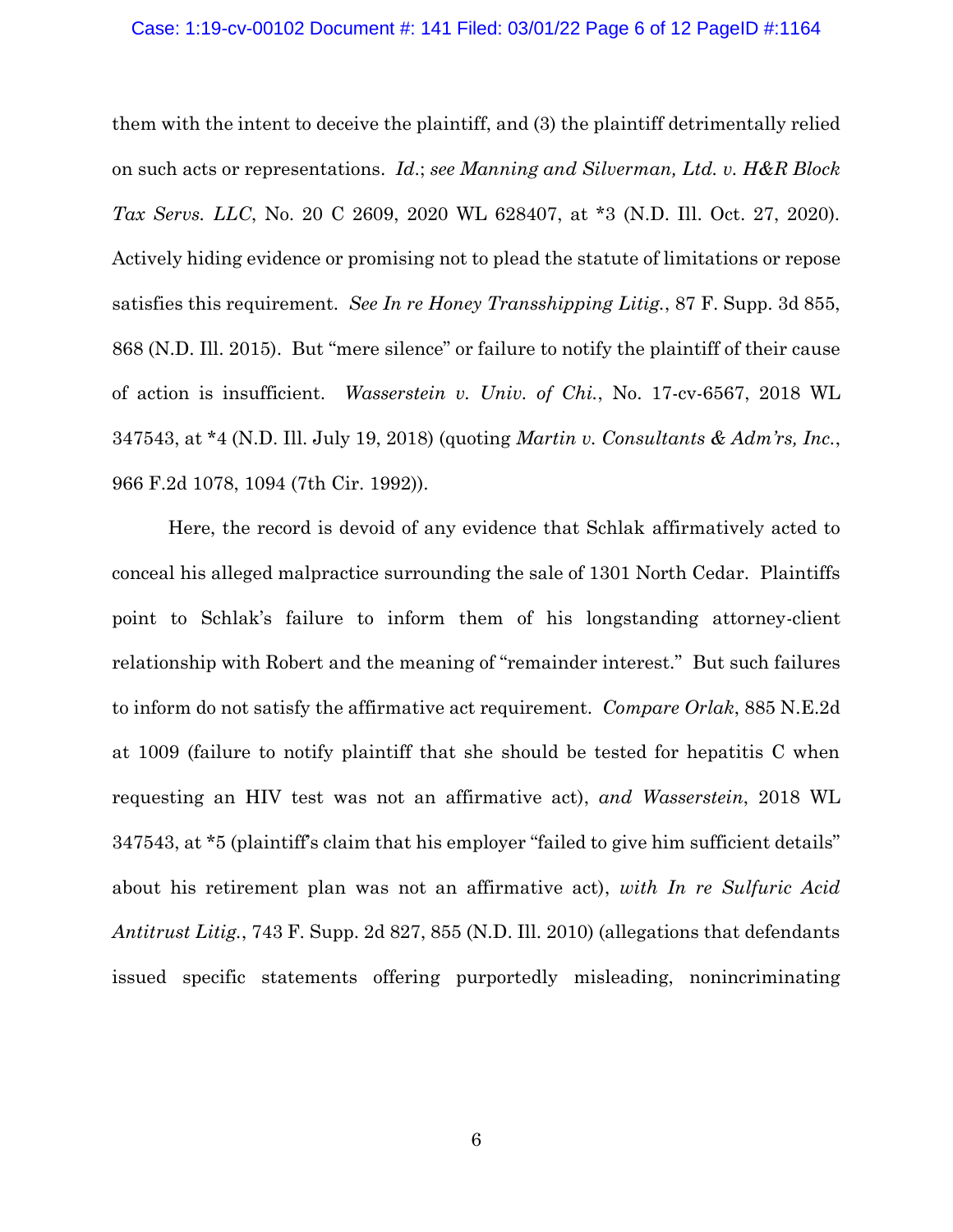### Case: 1:19-cv-00102 Document #: 141 Filed: 03/01/22 Page 7 of 12 PageID #:1165

explanations of their decisions raised a fact question on whether they fraudulently concealed plaintiffs' claim).<sup>2</sup>

Plaintiffs also rest on numerous references to Robert's alleged misconduct surrounding the 1301 North Cedar sale. They contend, for example, that Robert misled them about the nature of the interests they conveyed to him at the December 22, 2005, meeting, PSOAF ¶¶ 22–24, and that he presented them with only the signature pages of the closing documents at that meeting. *Id.* ¶ 27. They further contend that Robert withheld copies of the closing documents, which they claim would have alerted them to their cause of action. *Id.* 1 29. But none of these contentions, even if taken as true, show that Schlak fraudulently concealed Plaintiffs' cause of action. *See Zachman v. Citibank, N.A.*, 183 F. Supp. 3d 922, 924 (N.D. Ill. 2016) ("[U]nder Illinois law, the concealment to provide tolling must be done by the defendant.").

### **B. Fraudulent Concealment Absent Affirmative Acts**

Even in the absence of affirmative conduct, a plaintiff can prove fraudulent concealment by "plead[ing] specific facts demonstrating [that] either (1) greater diligence would not have caused them to discover the fraud sooner; or (2) the trust and confidence they placed in [the defendant] by virtue of their relationship

<sup>&</sup>lt;sup>2</sup> That said, even if the Court were to construe Schlak's failure to disclose his previous attorney-client relationship with Robert as affirmative misrepresentation, this still would not establish fraudulent concealment. Plaintiffs offer no evidence that knowledge of Schlak's previous representation of Robert in a lease dispute would have alerted Plaintiffs to the existence of their malpractice claim against Schlak surrounding the sale of 1301 North Cedar.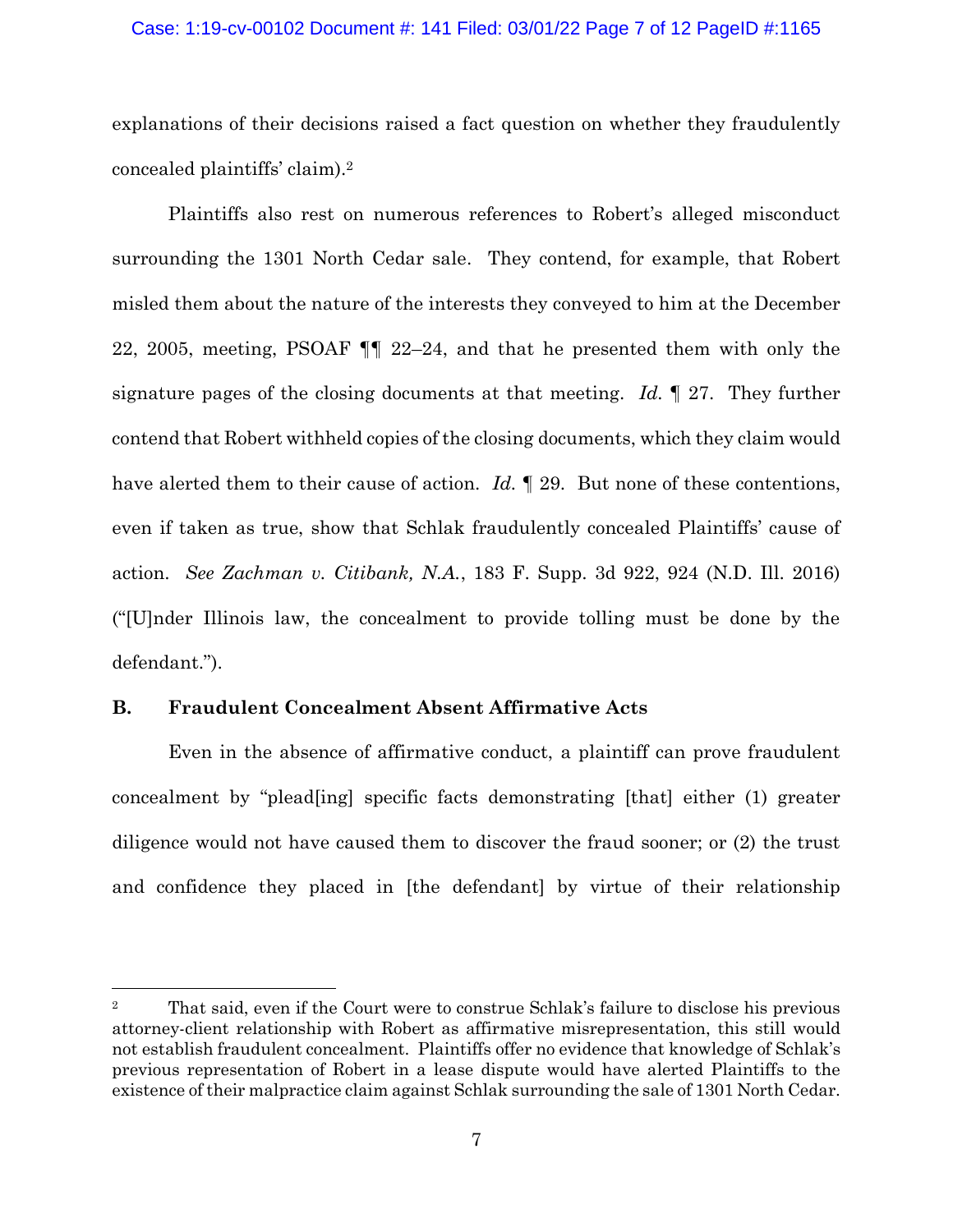### Case: 1:19-cv-00102 Document #: 141 Filed: 03/01/22 Page 8 of 12 PageID #:1166

prevented them from discovering the fraud any sooner." *Manning and Silverman*, 2020 WL 628407, at \*3.<sup>3</sup>

# **1. Discovery Through Greater Diligence**

Based upon this record, no reasonable jury could find that Plaintiffs would not have discovered the existence of their legal malpractice claim had they exercised reasonable diligence prior to the expiration of the statute of repose. For example, taking Plaintiffs' version of events to be true, at their December 22, 2005, meeting with Robert, the brothers were only given the signature pages of the closing documents to sign. PSOAF ¶ 27. A reasonable person would have inquired about the entire contents of the documents and why they needed to sign them. This is particularly true given that the "signature pages" contain numerous indications that they are associated with the transfer of the property. *See*, *e.g.*, Plaintiffs' Closing Documents at 15 (a "Chicago Title Notice Regarding Foreign Investment" designating Plaintiffs as "Seller[s]" and a bank as "Buyer"); *id.* at 5 (Warranty Deed signature page acknowledging Plaintiffs' "release and waiver of the right of homestead"). But Plaintiffs admit that they never asked any questions about these documents before

<sup>&</sup>lt;sup>3</sup> The case law is unclear whether, in the absence of affirmative acts of concealment, the plaintiff can establish fraudulent concealment by showing *either* that greater diligence could not have uncovered the claim *or* that the failure to discover the claim was due to the plaintiff's fiduciary relationship with the defendant, or whether the plaintiff must make *both*  of these showings. *Compare, e.g.*, *Putzier v. Ace Hardware Corp.*, 50 F. Supp. 3d 964, 978–79 (N.D. Ill. 2014) (only one factor is required); *Manning and Silverman,* 2020 WL 628407, at \*3 (same), *with*, *e.g.*, *Clark v. Robert W. Baird Co., Inc.*, 152 F. Supp. 2d 1040, 1044 (N.D. Ill. 2001) (holding, in applying section 13-215, that "a fiduciary relationship does not eliminate the plaintiff's duty to investigate wrongdoing"); *Guarantee Tr. Life Ins. Co. v. Kribbe*, 68 N.E.3d 1046, 1057 (Ill. App. Ct. 2016) (same). It does not matter for present purposes, since Plaintiffs cannot show a genuine factual dispute as to either factor.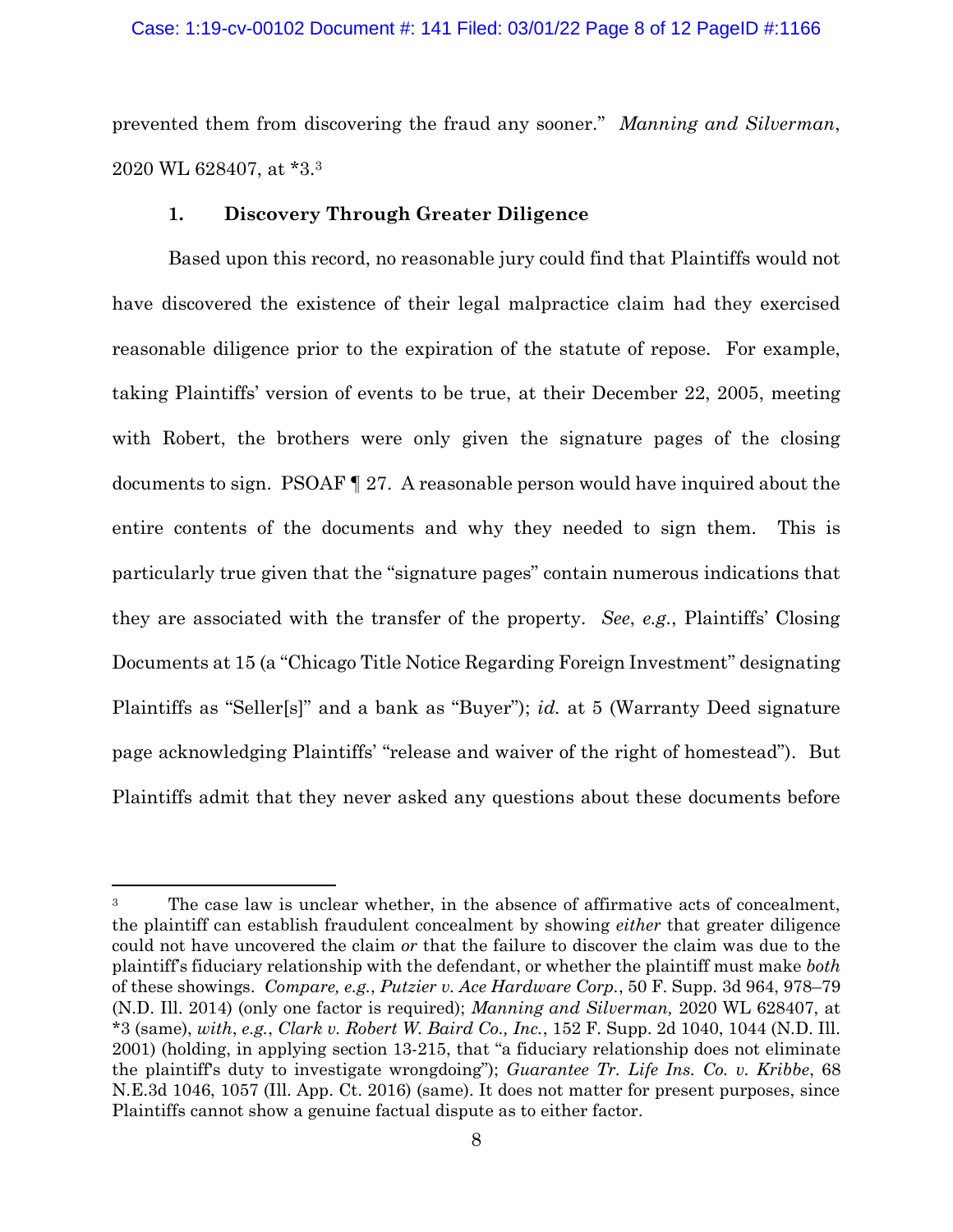#### Case: 1:19-cv-00102 Document #: 141 Filed: 03/01/22 Page 9 of 12 PageID #:1167

signing them. *See* Def.'s Mem., Ex. 1, Bruce Brandolino Dep. at 16:13–19, ECF No. 117-1; Ex. 2, Brad Brandolino Dep. at 24:23–25:12, ECF No. 117-2; Ex. 3, Brian Brandolino Dep. at 48:22–49:21, ECF No. 177-3. This was despite the fact that all three Plaintiffs are sophisticated businesspeople, two of whom possess graduate degrees in business and have experience in residential real estate sales. *See* Bruce Brandolino Dep. at 5:14–7:19; Brad Brandolino Dep. at 5:23–8:22; Brian Brandolino Dep. at 6:24–12:20*; see also Shropshear v. Corp. Counsel of City of Chi.*, 275 F.3d 593, 595 (7th Cir. 2001) (plaintiff could not prove fraudulent concealment because he failed to inquire about whether his complaint had been filed).

Plaintiffs also argue that Schlak fraudulently concealed copies of the closing documents by not providing them with the documents. But this too is unpersuasive. Plaintiffs acknowledge that they never asked Schlak to give them copies of the documents, nor did they ask Schlak about the documents' contents. *See* Brian Brandolino Dep. at 52:21–53:7; Brad Brandolino Dep. at 26:8-12; Bruce Brandolino Dep. at 32:2-5. What is more, it is undisputed that the envelopes Schlak provided to Robert (which, by the way, were addressed to each brother) contained all of the documents. And at least one of the brothers knew that Robert had copies of the closing documents and had asked Robert on numerous occasions in the years following the sale for copies of them, to no avail. *See* Brian Brandolino Dep. at 60:4– 61:17. Furthermore, none of the brothers claim to have requested copies of the documents from Chicago Title, nor did any of them search the registry of deeds, which would have referred to some of them. *See*, *e.g.*, Plaintiffs' Closing Documents at 2–5;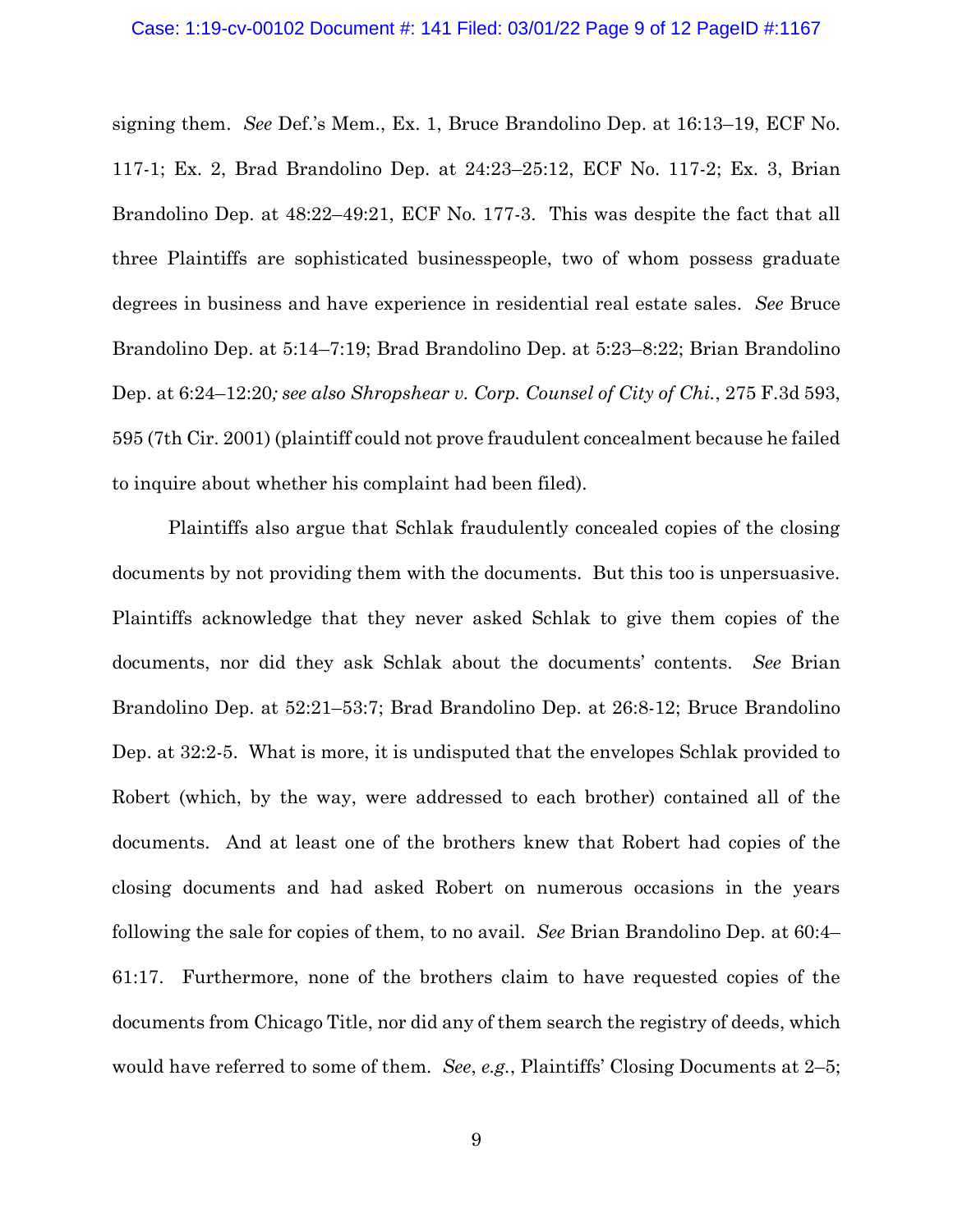*Credit Suisse Sec. (USA) LLC v. Simmonds*, 566 U.S. 221, 227 (2012) (fraudulent concealment only tolls a statute of limitations "where the party injured by the fraud remains in ignorance of it without any fault or want of diligence or care on his part" (emphasis omitted) (quoting *Lampf, Pleva, Lipkind, Prupis & Petigrow v. Gilbertson*, 501 U.S. 350, 363 (1991))); *Shropshear*, 275 F.3d at 595 (plaintiff who failed to contact his lawyer about the status of his putative claim did not exercise due diligence); *McIntosh v. Cueto*, 752 N.E.2d 640, 645 (Ill. App. Ct. 2001) (rejecting plaintiffs' invocation of common-law equitable estoppel on grounds that they could have discovered the allegedly concealed information by searching public court records); *Dancor Int'l, Ltd. v. Friedman, Goldberg & Mintz*, 681 N.E.2d 617, 624 (Ill. App. Ct. 1997) (fraudulent concealment did not apply because readily accessible records would have alerted the plaintiff to its cause of action).

In short, the record is devoid of any evidence that Plaintiffs could not have discovered their claim if they had exercised more diligence than they did.

# **2. Fraudulent Concealment Based On Fiduciary Relationship**

Plaintiffs still can benefit from tolling if they can prove the existence of a fiduciary relationship between them and Schlak and a causal link between Schlak's execution of any fiduciary duty and Plaintiffs' failure to discover the claim. *See Hagney v. Lopeman*, 590 N.E.2d 466, 469 (Ill. 1992) ("[T]o excuse diligence in discovering the fraud, the plaintiff must attribute the failure to discover to the trust and confidence placed in the fiduciary."). No such facts exist here.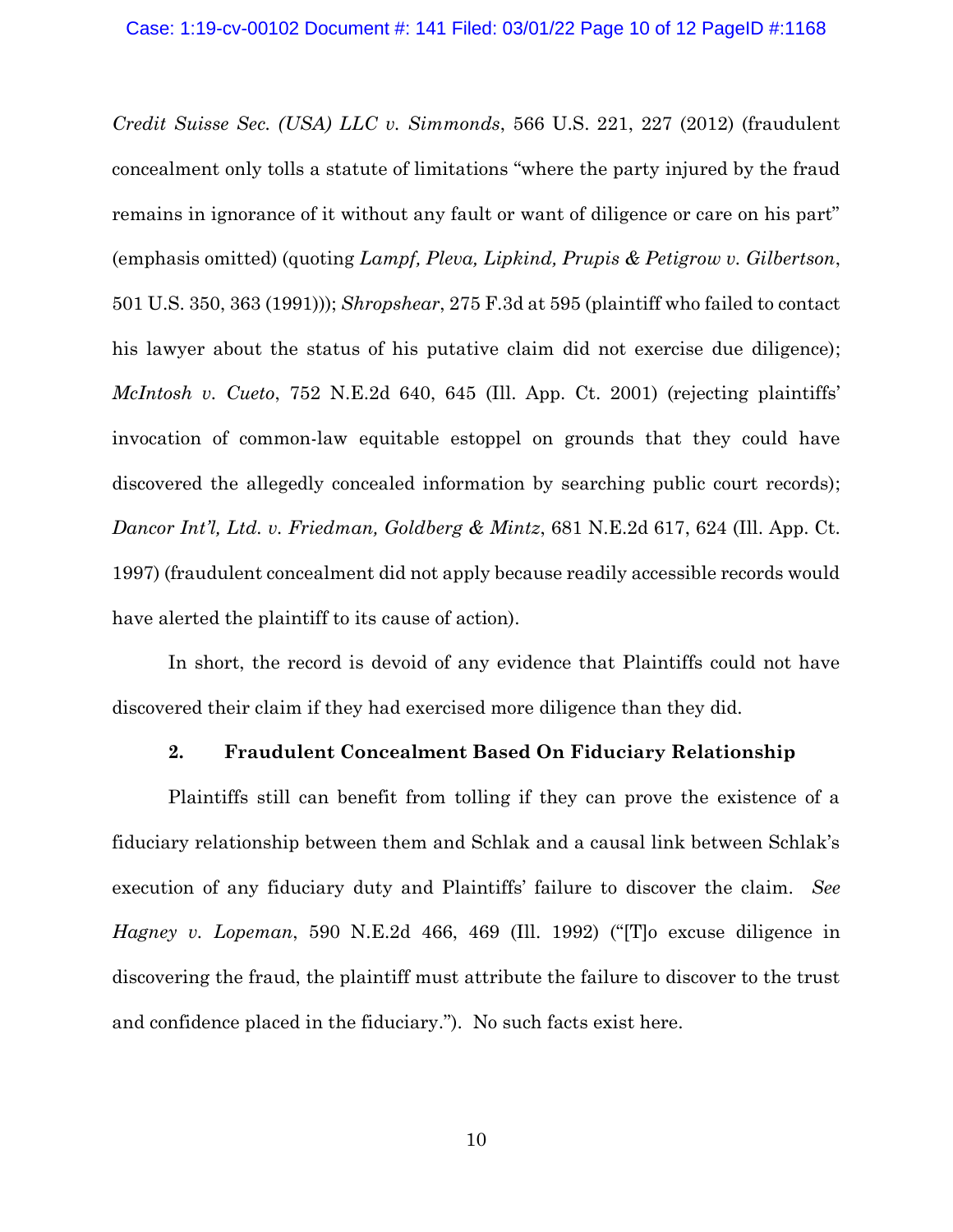Indeed, Plaintiffs state that they did not even know Schlak's name or contact information until 2016. PSOAF ¶ 20. Therefore, even assuming that Plaintiffs did have a fiduciary relationship with Schlak when they signed the documents on December 22 (which Defendants do not contest for the purposes of this motion, *see*  Def. Repl. Supp. Mot. Summ. J. at 6, ECF No. 137) no reasonable jury could conclude that Plaintiffs interaction with Schlak was sufficient to trigger the doctrine of fraudulent concealment. *Barratt v. Goldberg* is instructive. 694 N.E.2d 604 (Ill. App. Ct. 1998), *appeal denied*, 705 N.E.2d 433 (Table) (Ill. 1998). In that case, the plaintiff sued her lawyer for legal malpractice because the lawyer had advised her to accept a grossly inadequate settlement offer. *Id.* at 606. Her claim fell outside the statute of limitations, but she argued that the fraudulent concealment doctrine applied because of her fiduciary relationship with the lawyer. *See id.* at 608–09. The court held that fraudulent concealment did not apply because the plaintiff had no contact with her attorney after the settlement, so her failure to file was not caused by her trust in him. *Id.* at 609. The ties between Plaintiffs and Schlak are even weaker than those in *Barratt*, where the plaintiff at least knew who her attorney was and had *some* degree of contact with him. *See id.* at 608–09.

Lastly, Plaintiffs argue that, as their attorney, Schlak should have informed them of the nature of their remainder rights and the conflict-of-interest that might arise between them and their father when it came to selling the property. As Plaintiffs see it, Schlak's failure to do so constitutes fraudulent concealment. But these same facts also form the basis of Plaintiffs' malpractice claim and, under Illinois